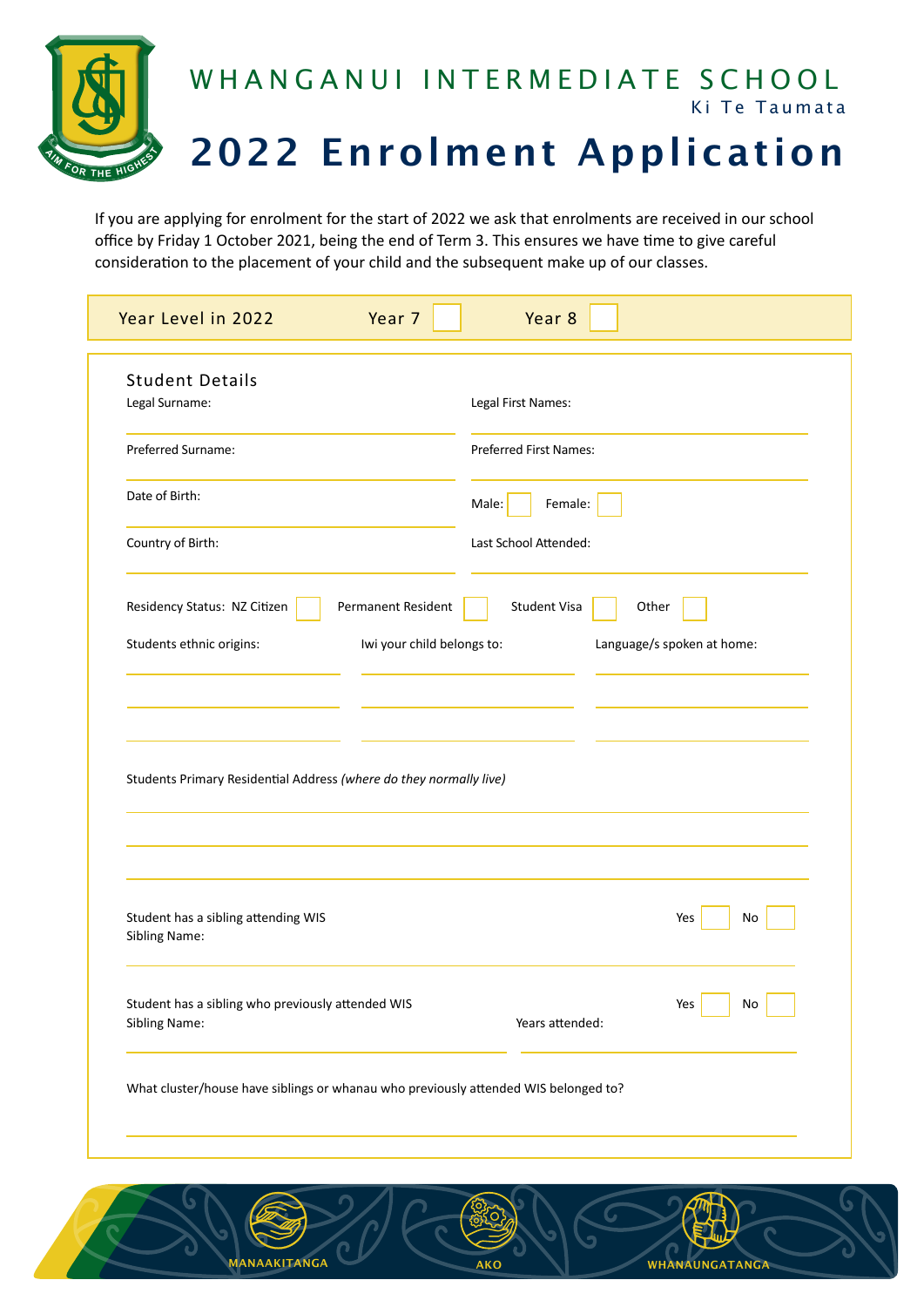| Please provide a copy of any court orders. We must have a copy of any orders that are in place in order to act upon them.<br>Note we need two contacts details for at least 2 people who live in Whanganui and can be contacted during the day.<br>Primary Caregivers - Parent / Caregiver with whom the student lives<br>Title:<br>Miss<br>Title:<br>Mr<br>Mrs<br>Ms<br>Miss<br>Mrs<br>Ms<br>Mr<br>Name:<br>Name:<br>Relationship to student:<br>Relationship to student:<br>Mobile:<br>Mobile:<br>Email:<br>Email:<br>Home Phone:<br>Work Phone:<br>Home Phone:<br>Work Phone:<br>Place of Employment:<br>Place of Employment:<br>Secondary Caregivers - Parent / Caregiver if different from Primary Caregivers above<br>Miss<br>Title:<br>Mrs<br>Miss<br>Title:<br>Mrs<br>Ms<br>Ms<br>Mr<br>Mr<br>Name:<br>Name:<br>Relationship to student:<br>Relationship to student:<br>Address:<br>Address:<br>Mobile:<br>Mobile:<br>Email:<br>Email:<br>Home Phone:<br>Work Phone:<br>Home Phone:<br>Work Phone:<br>Place of Employment:<br>Place of Employment:<br>Emergency Contact Details - In an emergency who else can we contact?<br>Name:<br>Name:<br>Relationship to student:<br>Relationship to student:<br>Mobile:<br>Mobile:<br>Home Phone:<br>Work Phone:<br>Home Phone:<br>Work Phone: | <b>Contact Details</b><br>Most communication with caregivers is via email and mobile phone. You MUST provide a current email address and mobile phone number.<br>We MUST have at least two contacts with current phone numbers. It is your responsibility to keep us updated with any changes to contact details.<br><b>Shared Living Arrangements</b><br>Does the student live with different caregivers at different addresses?<br>No<br>Yes<br>In the case of regular shared care, please advise what days student stays at what address?<br>Are there any custody/access arrangements? |  |  |  |
|------------------------------------------------------------------------------------------------------------------------------------------------------------------------------------------------------------------------------------------------------------------------------------------------------------------------------------------------------------------------------------------------------------------------------------------------------------------------------------------------------------------------------------------------------------------------------------------------------------------------------------------------------------------------------------------------------------------------------------------------------------------------------------------------------------------------------------------------------------------------------------------------------------------------------------------------------------------------------------------------------------------------------------------------------------------------------------------------------------------------------------------------------------------------------------------------------------------------------------------------------------------------------------------------|--------------------------------------------------------------------------------------------------------------------------------------------------------------------------------------------------------------------------------------------------------------------------------------------------------------------------------------------------------------------------------------------------------------------------------------------------------------------------------------------------------------------------------------------------------------------------------------------|--|--|--|
|                                                                                                                                                                                                                                                                                                                                                                                                                                                                                                                                                                                                                                                                                                                                                                                                                                                                                                                                                                                                                                                                                                                                                                                                                                                                                                |                                                                                                                                                                                                                                                                                                                                                                                                                                                                                                                                                                                            |  |  |  |
|                                                                                                                                                                                                                                                                                                                                                                                                                                                                                                                                                                                                                                                                                                                                                                                                                                                                                                                                                                                                                                                                                                                                                                                                                                                                                                |                                                                                                                                                                                                                                                                                                                                                                                                                                                                                                                                                                                            |  |  |  |
|                                                                                                                                                                                                                                                                                                                                                                                                                                                                                                                                                                                                                                                                                                                                                                                                                                                                                                                                                                                                                                                                                                                                                                                                                                                                                                |                                                                                                                                                                                                                                                                                                                                                                                                                                                                                                                                                                                            |  |  |  |
|                                                                                                                                                                                                                                                                                                                                                                                                                                                                                                                                                                                                                                                                                                                                                                                                                                                                                                                                                                                                                                                                                                                                                                                                                                                                                                |                                                                                                                                                                                                                                                                                                                                                                                                                                                                                                                                                                                            |  |  |  |
|                                                                                                                                                                                                                                                                                                                                                                                                                                                                                                                                                                                                                                                                                                                                                                                                                                                                                                                                                                                                                                                                                                                                                                                                                                                                                                |                                                                                                                                                                                                                                                                                                                                                                                                                                                                                                                                                                                            |  |  |  |
|                                                                                                                                                                                                                                                                                                                                                                                                                                                                                                                                                                                                                                                                                                                                                                                                                                                                                                                                                                                                                                                                                                                                                                                                                                                                                                |                                                                                                                                                                                                                                                                                                                                                                                                                                                                                                                                                                                            |  |  |  |
|                                                                                                                                                                                                                                                                                                                                                                                                                                                                                                                                                                                                                                                                                                                                                                                                                                                                                                                                                                                                                                                                                                                                                                                                                                                                                                |                                                                                                                                                                                                                                                                                                                                                                                                                                                                                                                                                                                            |  |  |  |
|                                                                                                                                                                                                                                                                                                                                                                                                                                                                                                                                                                                                                                                                                                                                                                                                                                                                                                                                                                                                                                                                                                                                                                                                                                                                                                |                                                                                                                                                                                                                                                                                                                                                                                                                                                                                                                                                                                            |  |  |  |
|                                                                                                                                                                                                                                                                                                                                                                                                                                                                                                                                                                                                                                                                                                                                                                                                                                                                                                                                                                                                                                                                                                                                                                                                                                                                                                |                                                                                                                                                                                                                                                                                                                                                                                                                                                                                                                                                                                            |  |  |  |
|                                                                                                                                                                                                                                                                                                                                                                                                                                                                                                                                                                                                                                                                                                                                                                                                                                                                                                                                                                                                                                                                                                                                                                                                                                                                                                |                                                                                                                                                                                                                                                                                                                                                                                                                                                                                                                                                                                            |  |  |  |
|                                                                                                                                                                                                                                                                                                                                                                                                                                                                                                                                                                                                                                                                                                                                                                                                                                                                                                                                                                                                                                                                                                                                                                                                                                                                                                |                                                                                                                                                                                                                                                                                                                                                                                                                                                                                                                                                                                            |  |  |  |
|                                                                                                                                                                                                                                                                                                                                                                                                                                                                                                                                                                                                                                                                                                                                                                                                                                                                                                                                                                                                                                                                                                                                                                                                                                                                                                |                                                                                                                                                                                                                                                                                                                                                                                                                                                                                                                                                                                            |  |  |  |
|                                                                                                                                                                                                                                                                                                                                                                                                                                                                                                                                                                                                                                                                                                                                                                                                                                                                                                                                                                                                                                                                                                                                                                                                                                                                                                |                                                                                                                                                                                                                                                                                                                                                                                                                                                                                                                                                                                            |  |  |  |
|                                                                                                                                                                                                                                                                                                                                                                                                                                                                                                                                                                                                                                                                                                                                                                                                                                                                                                                                                                                                                                                                                                                                                                                                                                                                                                |                                                                                                                                                                                                                                                                                                                                                                                                                                                                                                                                                                                            |  |  |  |
|                                                                                                                                                                                                                                                                                                                                                                                                                                                                                                                                                                                                                                                                                                                                                                                                                                                                                                                                                                                                                                                                                                                                                                                                                                                                                                |                                                                                                                                                                                                                                                                                                                                                                                                                                                                                                                                                                                            |  |  |  |
|                                                                                                                                                                                                                                                                                                                                                                                                                                                                                                                                                                                                                                                                                                                                                                                                                                                                                                                                                                                                                                                                                                                                                                                                                                                                                                |                                                                                                                                                                                                                                                                                                                                                                                                                                                                                                                                                                                            |  |  |  |
|                                                                                                                                                                                                                                                                                                                                                                                                                                                                                                                                                                                                                                                                                                                                                                                                                                                                                                                                                                                                                                                                                                                                                                                                                                                                                                |                                                                                                                                                                                                                                                                                                                                                                                                                                                                                                                                                                                            |  |  |  |
|                                                                                                                                                                                                                                                                                                                                                                                                                                                                                                                                                                                                                                                                                                                                                                                                                                                                                                                                                                                                                                                                                                                                                                                                                                                                                                |                                                                                                                                                                                                                                                                                                                                                                                                                                                                                                                                                                                            |  |  |  |
|                                                                                                                                                                                                                                                                                                                                                                                                                                                                                                                                                                                                                                                                                                                                                                                                                                                                                                                                                                                                                                                                                                                                                                                                                                                                                                |                                                                                                                                                                                                                                                                                                                                                                                                                                                                                                                                                                                            |  |  |  |
|                                                                                                                                                                                                                                                                                                                                                                                                                                                                                                                                                                                                                                                                                                                                                                                                                                                                                                                                                                                                                                                                                                                                                                                                                                                                                                |                                                                                                                                                                                                                                                                                                                                                                                                                                                                                                                                                                                            |  |  |  |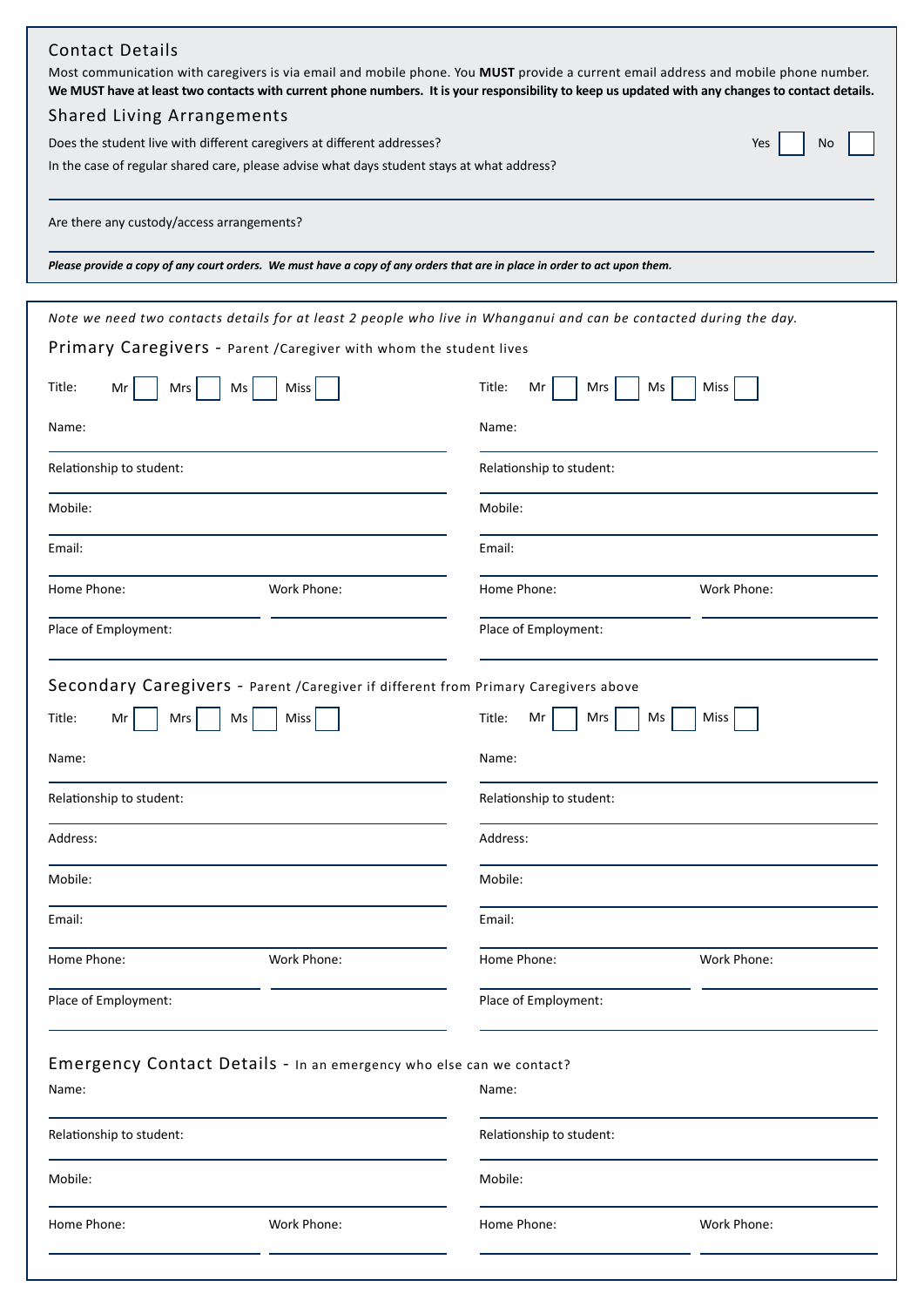| <b>Medical Conditions &amp; Allergies</b><br>Separate forms will need to be completed for the administration of medication.                                                                                                                                                                                                                                                                                                                                             |           |  |  |
|-------------------------------------------------------------------------------------------------------------------------------------------------------------------------------------------------------------------------------------------------------------------------------------------------------------------------------------------------------------------------------------------------------------------------------------------------------------------------|-----------|--|--|
| Does your child have any medical issues/treatments we need to know about?<br><b>Medical Condition:</b>                                                                                                                                                                                                                                                                                                                                                                  | Yes<br>No |  |  |
| Severity (please tick):<br><b>Emergency Care required:</b><br><b>Contact Caregivers:</b><br>Moderate Risk:<br>Low Risk:<br><b>Medical Name:</b><br>Is medication held at school?<br>No<br>Yes                                                                                                                                                                                                                                                                           |           |  |  |
| In an emergency school may act on behalf: Yes<br>No <sub>1</sub><br>Dr Name:                                                                                                                                                                                                                                                                                                                                                                                            |           |  |  |
| If the need arises, do you permit the school to administer Paracetamol to your child?                                                                                                                                                                                                                                                                                                                                                                                   | Yes<br>No |  |  |
|                                                                                                                                                                                                                                                                                                                                                                                                                                                                         |           |  |  |
| <b>Cell Phone Agreement</b><br>Our students do not use cellphones as a learning device at Whanganui Intermediate school. If a student brings a<br>cellphone to school they must hand it in to their homeroom teacher at the start of the day. We provide a phone in<br>the school office that students may use for essential calls at breaktimes and before and after school.<br>I understand W.I.S. accepts no responsibility for loss or damage to student cellphones |           |  |  |
| Signed Parent/Caregiver                                                                                                                                                                                                                                                                                                                                                                                                                                                 | Date      |  |  |
| Student                                                                                                                                                                                                                                                                                                                                                                                                                                                                 | Date      |  |  |
| Uniform Agreement<br>I understand that the wearing of the full and proper Whanganui Intermediate Uniform is a condition of enrolment<br>and I will support the school by providing this uniform for my child and I will ensure my child wears it at all times.                                                                                                                                                                                                          |           |  |  |
| Signed Parent/Caregiver                                                                                                                                                                                                                                                                                                                                                                                                                                                 | Date      |  |  |
| Student                                                                                                                                                                                                                                                                                                                                                                                                                                                                 | Date      |  |  |
|                                                                                                                                                                                                                                                                                                                                                                                                                                                                         |           |  |  |
| Photography & Media Agreement<br>Images of students and/or their work are published to recognise student achievement, report on learning to the school and<br>wider community, and to promote the school. Occasionally student work or photographs are used in publicity material e.g.<br>Prospectus, Website, Facebook Page, external publications, in displays, or in filming work.                                                                                   |           |  |  |

**I agree that Whanganui Intermediate School can use this material and that they will own those photos/footage and can edit and use them indefinitely in any media.**

Signed Parent/Caregiver **Date**